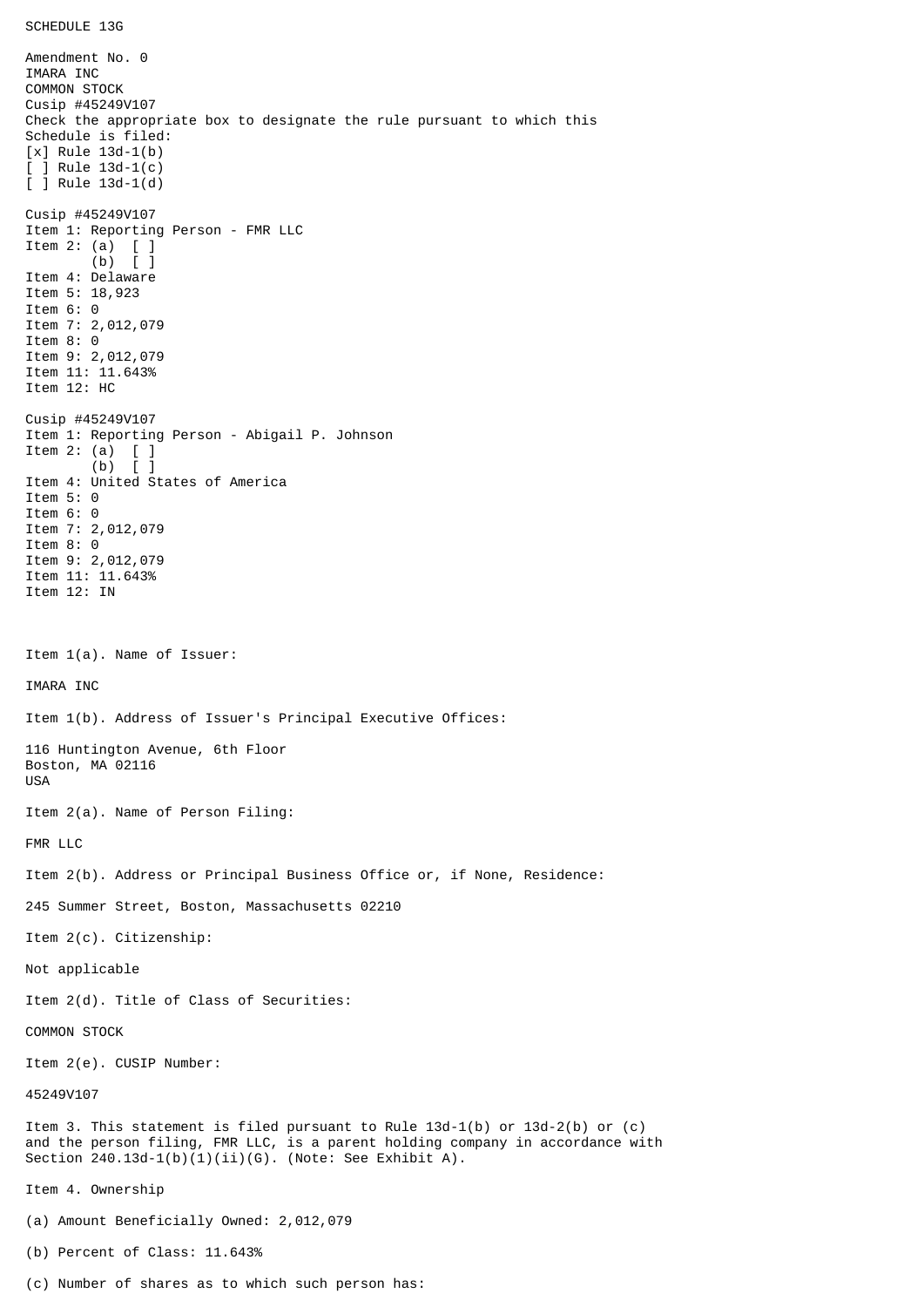- (i) sole power to vote or to direct the vote: 18,923
- (ii) shared power to vote or to direct the vote: 0
- (iii) sole power to dispose or to direct the disposition of: 2,012,079
- (iv) shared power to dispose or to direct the disposition of: 0

Item 5. Ownership of Five Percent or Less of a Class.

Not applicable.

Item 6. Ownership of More than Five Percent on Behalf of Another Person.

One or more other persons are known to have the right to receive or the power to direct the receipt of dividends from, or the proceeds from the sale of, the COMMON STOCK of IMARA INC. No one other person's interest in the COMMON STOCK of IMARA INC is more than five percent of the total outstanding COMMON STOCK.

Item 7. Identification and Classification of the Subsidiary Which Acquired the Security Being Reported on By the Parent Holding Company.

See attached Exhibit A.

Item 8. Identification and Classification of Members of the Group.

Not applicable.

Item 9. Notice of Dissolution of Group.

Not applicable.

Item 10. Certifications.

By signing below I certify that, to the best of my knowledge and belief, the securities referred to above were acquired and are held in the ordinary course of business and were not acquired and are not held for the purpose of or with the effect of changing or influencing the control of the issuer of the securities and were not acquired and are not held in connection with or as a participant in any transaction having that purpose or effect.

Signature

After reasonable inquiry and to the best of my knowledge and belief, I certify that the information set forth in this statement is true, complete and correct.

June 9, 2020 Date

/s/ Kevin M. Meagher Signature

Kevin M. Meagher Duly authorized under Power of Attorney effective as of September 28, 2018, by and on behalf of FMR LLC and its direct and indirect subsidiaries<sup>\*</sup>

\* This power of attorney is incorporated herein by reference to Exhibit 24 to the Schedule 13G filed by FMR LLC on October 9, 2018, accession number: 0000315066-18-002414.

Exhibit A

Pursuant to the instructions in Item 7 of Schedule 13G, the following table lists the identity and Item 3 classification, if applicable, of each relevant entity that beneficially owns shares of the security class being reported on this Schedule 13G.

Entity ITEM 3 Classification

Fidelity Management & Research Company LLC \* IA

\* Entity beneficially owns 5% or greater of the outstanding shares of the security class being reported on this Schedule 13G.